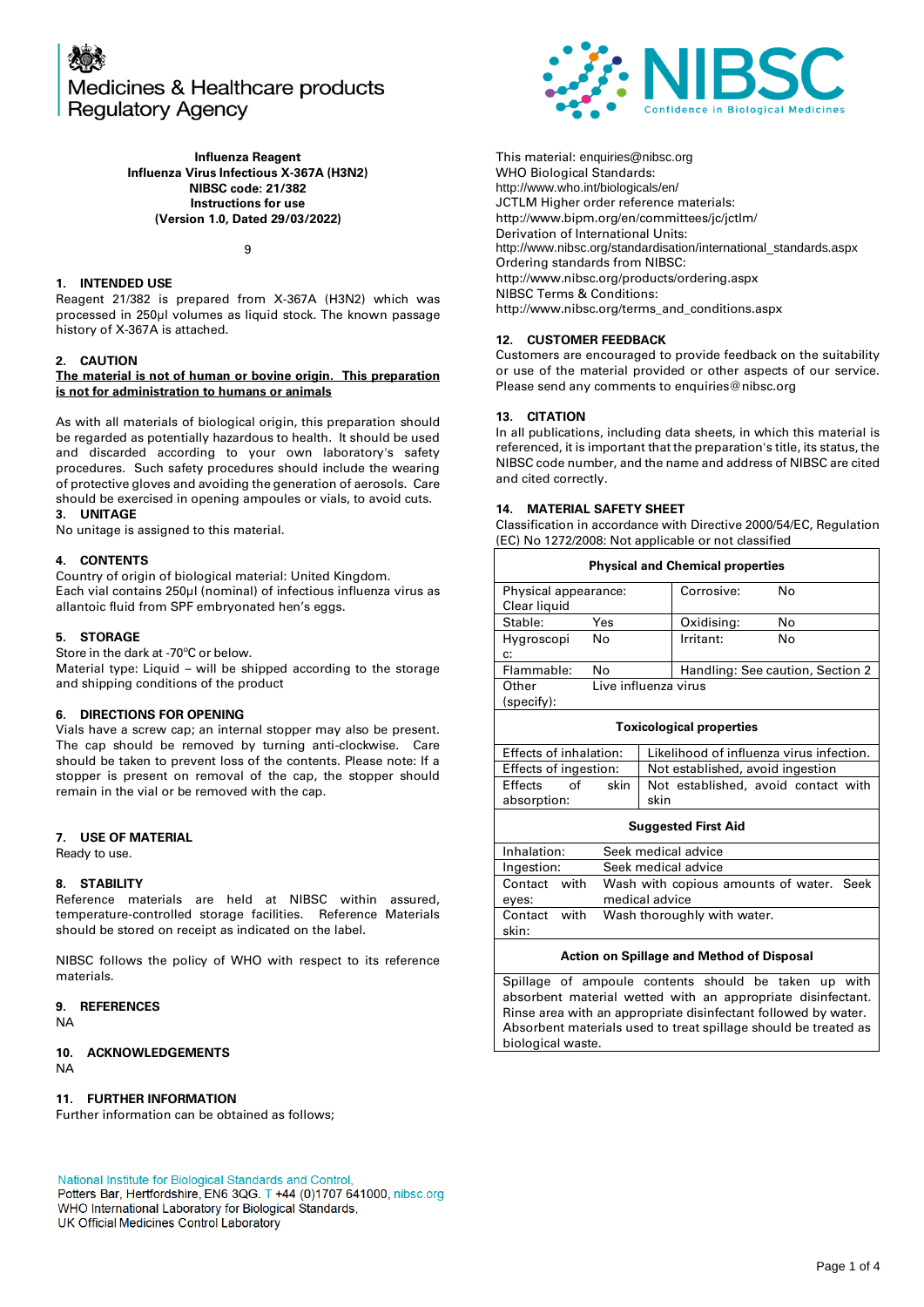



### **15. LIABILITY AND LOSS**

In the event that this document is translated into another language, the English language version shall prevail in the event of any inconsistencies between the documents.

Unless expressly stated otherwise by NIBSC, NIBSC's Standard Terms and Conditions for the Supply of Materials (available at [http://www.nibsc.org/About\\_Us/Terms\\_and\\_Conditions.aspx](http://www.nibsc.org/About_Us/Terms_and_Conditions.aspx) or upon request by the Recipient) ("Conditions") apply to the exclusion of all other terms and are hereby incorporated into this document by reference. The Recipient's attention is drawn in particular to the provisions of clause 11 of the Conditions.

#### **16. INFORMATION FOR CUSTOMS USE ONLY**

| <b>Country of origin for customs purposes*:</b> United Kingdom |  |  |  |  |
|----------------------------------------------------------------|--|--|--|--|
| * Defined as the country where the goods have been             |  |  |  |  |
| produced and/or sufficiently processed to be classed as        |  |  |  |  |
| originating from the country of supply, for example a change   |  |  |  |  |
| of state such as freeze-drying.                                |  |  |  |  |
| Net weight: 0.25g per vial.                                    |  |  |  |  |
| <b>Toxicity Statement: Non-toxic</b>                           |  |  |  |  |
| Veterinary certificate or other statement if applicable.       |  |  |  |  |
| <b>Attached: No</b>                                            |  |  |  |  |
|                                                                |  |  |  |  |

## Passage history of X-367A (H3N2)

| <b>Cumulative</b><br>number of<br>passages | Passage numbers at each<br>stage | Lot      | Laboratory       |
|--------------------------------------------|----------------------------------|----------|------------------|
| E4                                         | E4                               | 10042630 | VIDRL, Australia |
| E13                                        | E4/E9                            | #E6498   | NYMC, USA        |
| E14                                        | E4/E9/E1                         | 46830    | NIBSC, UK        |

Sterility: No visible contamination was detected in a variety of media (tryptose soya broth, thioglycolate broth, Sabouraud's broth and blood agar plates) after 14 days incubation.

The HA and NA sequence of this virus is available at GISAID with the accession number EPI\_ISL\_11295057.

National Institute for Biological Standards and Control, Potters Bar, Hertfordshire, EN6 3QG. T +44 (0)1707 641000, nibsc.org WHO International Laboratory for Biological Standards, UK Official Medicines Control Laboratory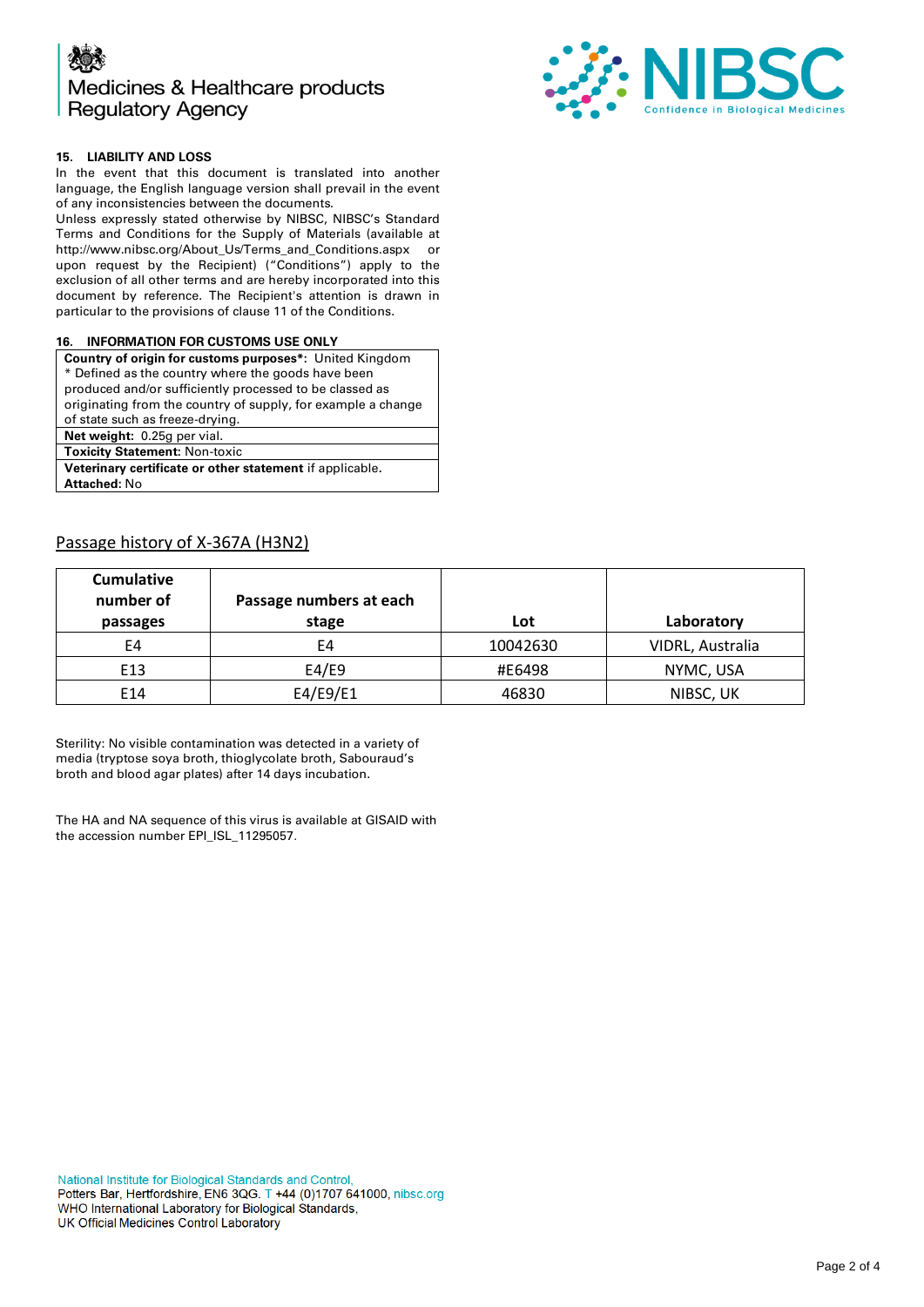

# **Derivation of NYMC X-367A High Yield H3N2 Reassortant (5:3) with A/PR/8/34 PB2, PA, NP, M, and NS geness and A/Darwin/6/2021 HA, NA and PB1 genes anda FR A/DARGINION CONTROVIDY**<br> **A/Darwin/6/2021** HA, NP, M, and NS genes<br>
and A/Darwin/6/2021 HA, NA and PB1 genes

Experiment # 4874 (7/12/2021) A/Darwin/6/2021 (H3N2) E4 10042630 16/03/2021 (12/05/2021) HA T:128 GP: 256

Passages prior to receipt at NYMC - 4





# **Reassortment passage at NYMC**



National Institute for Biological Standards and Control, Potters Bar, Hertfordshire, EN6 3QG. T +44 (0)1707 641000, nibsc.org WHO International Laboratory for Biological Standards, UK Official Medicines Control Laboratory